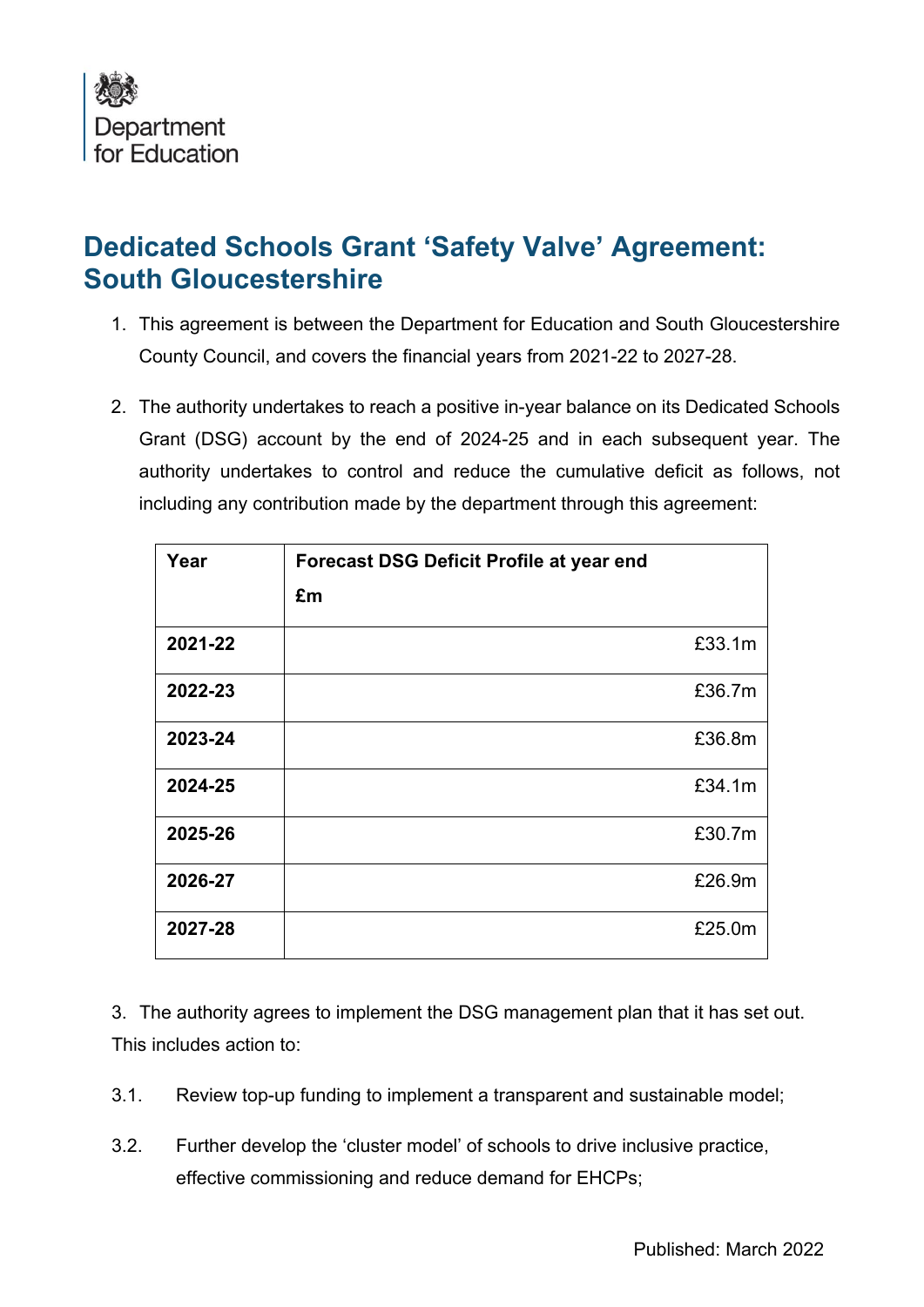- 3.3. Strengthen SEN support provision in mainstream education and rebalance the percentage of pupils at SEN support to be more in line with statistical neighbours and the national position;
- 3.4. Promote early intervention by increasing the capacity of educational settings to identify and meet the needs of children and young people;
- 3.5. Improve identification of need and access to support in Early Years settings to reduce escalation of children's needs, and reduce reliance on EHPCs;
- 3.6. Develop the planning process for phase transfer, with a robust focus on escalation points and high cost routes;
- 3.7. Develop a regional approach to sufficiency planning to enable effective and appropriate use of special school and resource base places;
- 3.8. Develop the authority's approach to commissioning places to secure value for money through improved planning, decision making and monitoring arrangements of independent school placements;
- 3.9. Maintain engagement with stakeholders through strong and collaborative governance arrangements, such as Schools Forum, primary and secondary head teachers and Early Years settings.
- 4. The authority also agrees to ongoing monitoring of its performance in fulfilling this agreement. The authority will:
	- 4.1. Report quarterly (as a minimum) in writing to the Department (Funding Policy Unit) on its progress towards implementing the plan as per the conditions set in paragraphs 2 and 3;
	- 4.2. The monitoring reports should include progress against the conditions of grant and a financial dashboard detailing various metrics relating to demand and cost. DfE will provide aa template for this;
	- 4.3. Inform the Department (Funding Policy Unit) of any unforeseen difficulties or impacts of carrying out the agreement, or any significant risks to reaching the agreed financial position as soon as they arise;
	- 4.4. Meet with the Department at any time when the Department deems it necessary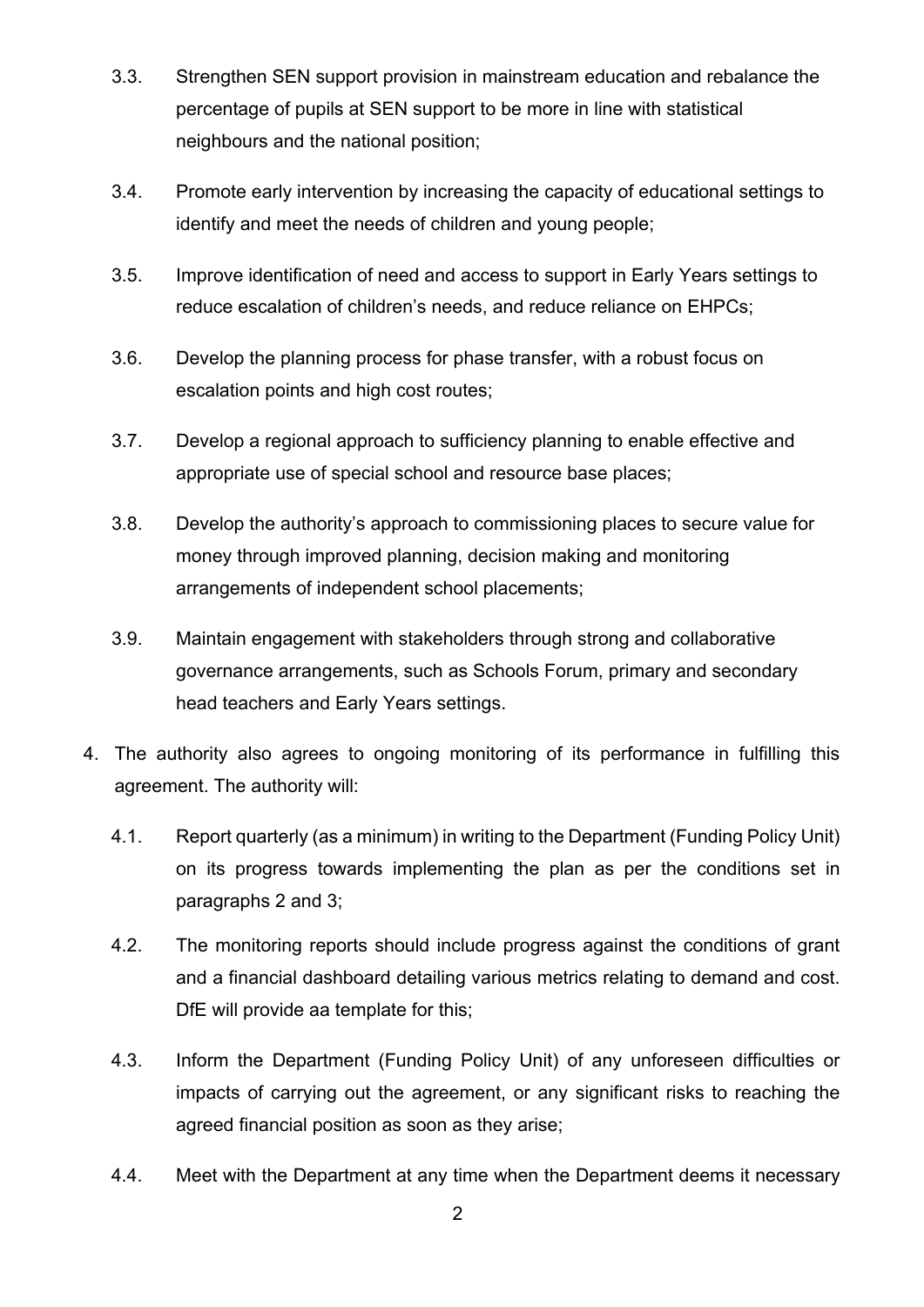to discuss progress towards the agreement.

5. The Department agrees to pay to the authority an additional **£10.5 million** of DSG before the end of the financial year 2021-22. In subsequent financial years, subject to compliance with the conditions set out in paragraph 3, the Department will pay DSG sums as follows. This funding will be provided in instalments and subject to continued satisfactory progress. Subject to full compliance, South Gloucestershire should therefore eliminate their cumulative deficit no later than 2027-28.

| Year    | The Department agrees to pay to the authority an<br>additional £m of DSG by year end |  |
|---------|--------------------------------------------------------------------------------------|--|
| 2021-22 | £10.5m                                                                               |  |
| 2022-23 | £3.0m                                                                                |  |
| 2023-24 | £3.0m                                                                                |  |
| 2024-25 | £3.0m                                                                                |  |
| 2025-26 | £3.0m                                                                                |  |
| 2026-27 | £2.5m                                                                                |  |

- 6. The Department has also sent a commission relating to your local authority's capital plans for the creation of new places for children and young people with special educational needs and disabilities (SEND) or those requiring alternative provision (AP). It is critical that you are considering your revenue and capital plans holistically – in developing capital proposals, we fully expect local authorities to have a keen eye on the efficiencies that need to be made and how they can invest wisely to secure financially sustainable high needs systems.
- 7. As such, capital proposals will need to demonstrate how investment is aligned to, or further develops, the reform plans and savings outlined in this agreement. Proposals will need to focus on projects that can be delivered quickly to improve the local provision offer and meet identified gaps in local provision. The Department will assess and review proposals against set criteria which have been outlined in the commission. Subject to that assessment, the Department will consider making a capital contribution to these plans in 2022-23 as a top-up to the local authority's High Needs Provision Allocation (HNPCA), which will be announced in Spring. Progress against delivery of those capital plans should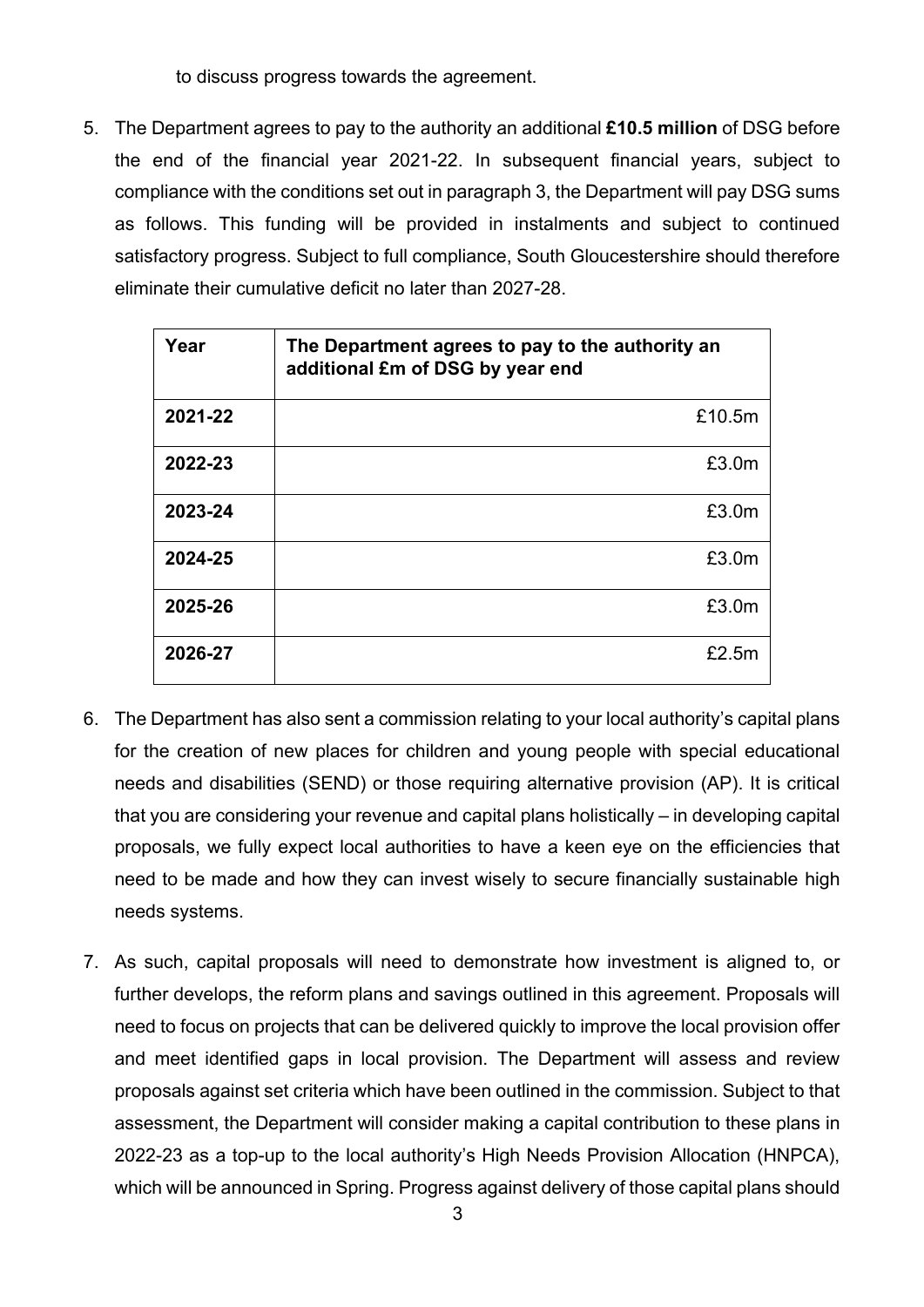then be integrated into your quarterly reporting to the department as part of the monitoring of your agreement.

- 8. This agreement is subject to review at any time, for example as a result of the following events:
	- 8.1. Higher or lower DSG formula funding levels for the authority in future financial years than those the authority has assumed;
	- 8.2. Significant changes to national SEND policy, for example as a result of the government SEND Review, which impact on elements of the plan;
	- 8.3. Insufficient progress being made towards the authority reaching and sustaining an in-year balance on its DSG account as set out in the plan;
	- 8.4. Whether South Gloucestershire is awarded additional capital funding support following the capital plan commissioning process.

The review process will include an assessment of the impact of the change in circumstances.

On behalf of South Gloucestershire Local Authority, Signed by:

Janet R

Dave Perry - LA Chief Executive

N Philippedis

Nina Philippidis – Head of Financial Services (Section 151 Officer)

Christine Sivers

Chris Sivers – Director of Children, Adults and Health